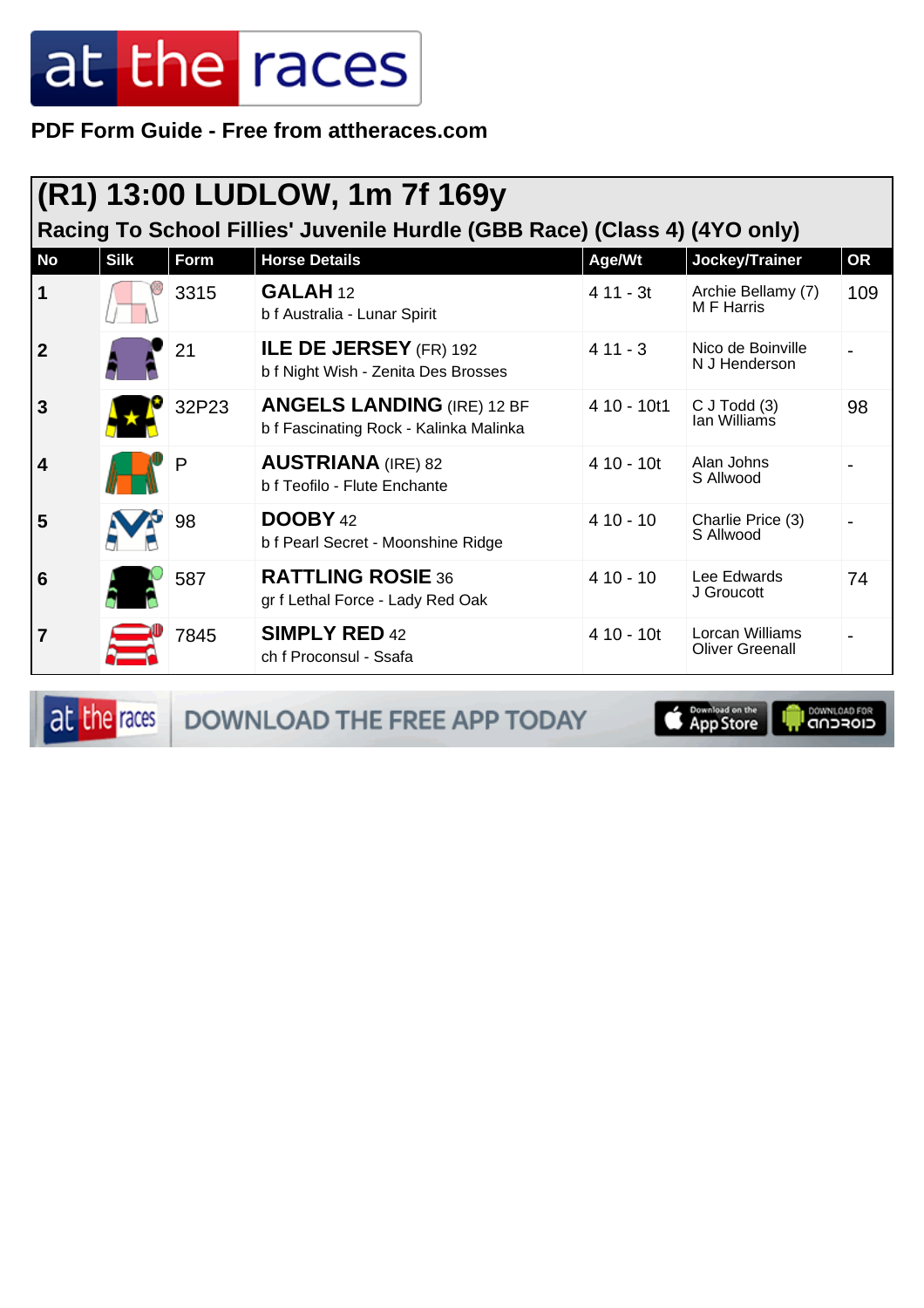**PDF Form Guide - Free from attheraces.com**

|                         | $(R2)$ 13:15 FAIRYHOUSE, 2m 5f |         |                                                                  |                  |                                    |           |  |  |
|-------------------------|--------------------------------|---------|------------------------------------------------------------------|------------------|------------------------------------|-----------|--|--|
|                         |                                |         | Discover Meath Handicap Chase (0-130) (Class) (5YO plus)         |                  |                                    |           |  |  |
| <b>No</b>               | <b>Silk</b>                    | Form    | <b>Horse Details</b>                                             | Age/Wt           | Jockey/Trainer                     | <b>OR</b> |  |  |
| $\vert$ 1               |                                | 13-0538 | <b>JACKSONS GOLD 10</b><br>b g Gold Well - Miss Abrahnovic       | $812 - 0$        | I J Power<br>Ms Curran             | 129       |  |  |
| $\overline{\mathbf{2}}$ |                                |         | 11/748-4 <b>PUNITIVE</b> 81<br>b g Shantou - Rowlands Star       | $812 - 0b1$      | M P O'Connor (5)<br>H de Bromhead  | 129       |  |  |
| 3                       |                                | 53P274  | <b>SAMURAI CRACKER 60</b><br>b g Mr Dinos - Live A Big Life      | $911 - 11t$      | R Deegan (3)<br>Caroline Mccaldin  | 126       |  |  |
| 4                       |                                | 6U6UU1  | <b>JOHN ADAMS 24</b><br>b g Presenting - Liss Alainn             | $811 - 10b$      | Mr R A Berry (7)<br>Colin Bowe     | 125       |  |  |
| 5                       |                                | 9-37FF4 | <b>WINGIN A PRAYER 31</b><br>b g Winged Love - Toubliss          | $711 - 8p$       | R M Power<br>Mrs J Harrington      | 123       |  |  |
| 6                       |                                | 8-2341P | <b>RECITE A PRAYER 66</b><br>b g Recital - Old Madam             | $711 - 6t$       | P Townend<br>W P Mullins           | 121       |  |  |
| $\overline{7}$          |                                | 612-164 | <b>FORRARD AWAY 69</b><br>bay g Califet - Hunting Spirit         | $711 - 5$        | K M Donoghue<br>J T R Dreaper      | 120       |  |  |
| 8                       |                                | 61F0/68 | <b>CALLTHEBARMAN 570 D</b><br>b g Lord Shanakill - African Scene | $811 - 3t$       | L A McKenna (7)<br>Matthew J Smith | 118       |  |  |
| 9                       |                                |         | 4-P52P2 EXIT TO THE WEST 24<br>b m Westerner - Exitnell          | $811 - 3$        | J B Foley (5)<br>R Tyner           | 118       |  |  |
| 10                      |                                | 425534  | <b>GEVREY</b> (FR) 15<br>b g Saddler Maker - Skarina             | $611 - 3$        | D N Russell<br><b>G</b> Elliott    | 118       |  |  |
| 11                      |                                | 2U4-782 | <b>KAVANAGHS CORNER 42 CD</b><br>b g Coroner - Annacarney        | $1311 - 3$       | Rachael Blackmore<br>H de Bromhead | 118       |  |  |
| 12                      |                                | 1-73763 | <b>WEIHNACHTS</b> 32 C<br>b g Beat Hollow - Cesana               | $811 - 3t$       | S D Torrens<br>P J Rothwell        | 118       |  |  |
| 13                      |                                | 2535PF  | <b>ENNEMI PUBLIC (FR) 10</b><br>b g Network - Jacady             | 8 11 - 0tp       | G Brouder (5)<br>Daniel Howard     | 115       |  |  |
| 14                      |                                | 984454  | <b>NOBODY HOME 24 C</b><br>b g Trans Island - Native House       | $1210 -$<br>11p1 | C D Timmons (3)<br>E Cawley        | 112       |  |  |
| 15                      |                                | 30-0072 | <b>CONQUREDALOFEUROPE 25</b><br>b g Presenting - Sleepless Eye   | $710 - 9b1$      | D F O'Regan<br>J Motherway         | 110       |  |  |

DOWNLOAD THE FREE APP TODAY at the races

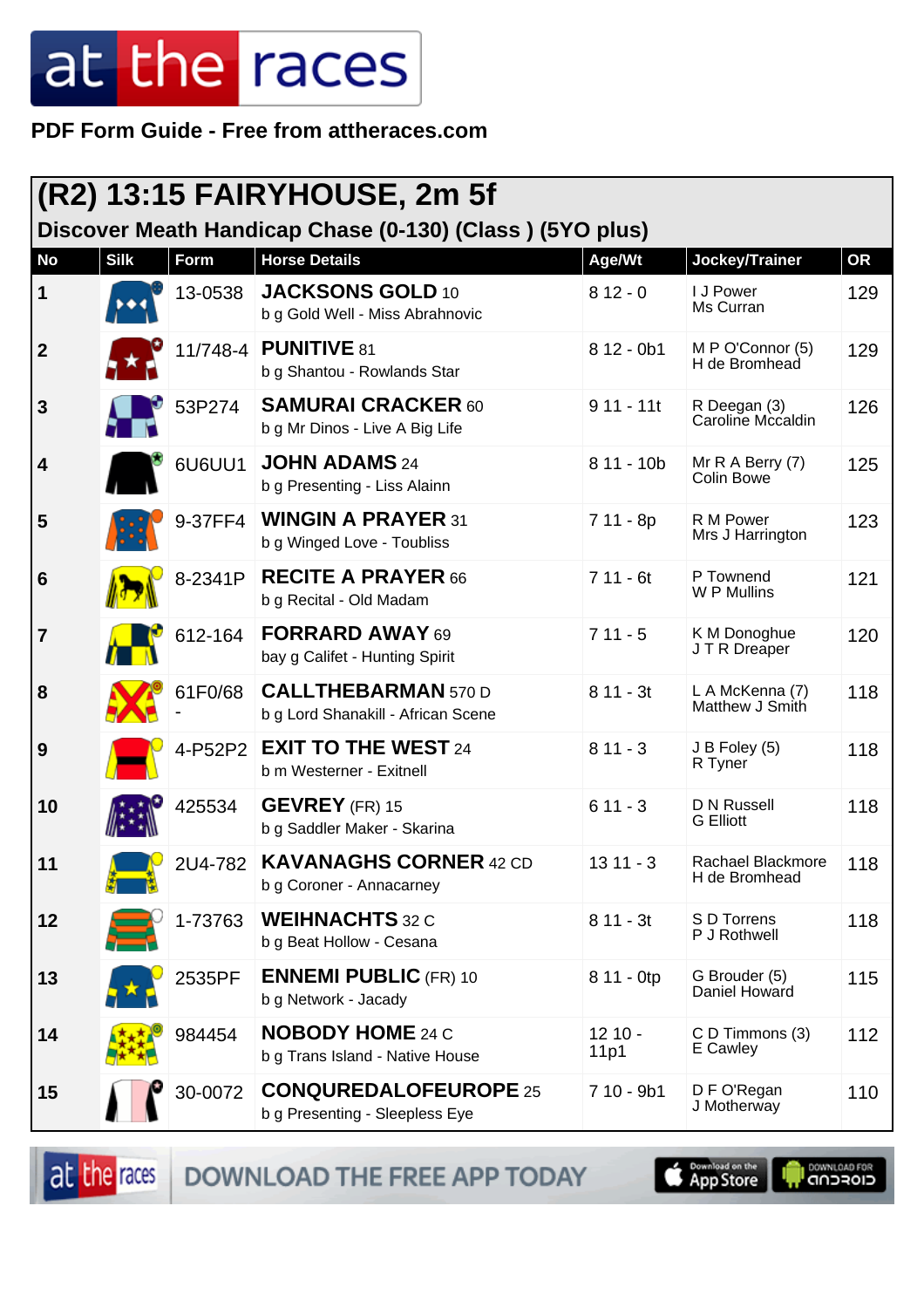**PDF Form Guide - Free from attheraces.com**

#### **(R2) 13:30 LUDLOW, 1m 7f 212y**

**Visit racingtv.com Novices' Handicap Chase (GBB Race) (Class 4) (5YO plus)**

| <b>No</b> | <b>Silk</b> | Form                               | <b>Horse Details</b>                                                          | Age/Wt     | Jockey/Trainer                            | <b>OR</b> |
|-----------|-------------|------------------------------------|-------------------------------------------------------------------------------|------------|-------------------------------------------|-----------|
| $\vert$ 1 |             |                                    | 5F6-1P2 GALOP DE CHASSE (FR) 12 D<br>b g Boris De Deauville - Mousse Des Bois | $611 - 12$ | <b>Charlie Deutsch</b><br>Miss V Williams | 120       |
| 2         |             | 153641                             | <b>CENOTICE 22 D</b><br>b g Phoenix Reach - Kenny's Dream                     | 8 11 - 9bt | Theo Gillard (3)<br>D McCain Jnr          | 117       |
| 3         |             | 256U55                             | <b>HERONORD</b> (FR) 17<br>b g Robin Du Nord - Queen Of Colours               | $510 - 12$ | Adam Wedge<br>Evan Williams               | 108       |
| 4         |             | P7U643                             | <b>NYOUFSEA 8</b><br>gr g Fair Mix - Just Smokie                              | $710 - 0$  | Alison Johnson (7)<br>A Sadik             | 94        |
|           |             | l I ong Handican: Nyoufsea 8 - 10. |                                                                               |            |                                           |           |

DOWNLOAD FOR

Tanufuqp. Nyoufsea d

at the races DOWNLOAD THE FREE APP TODAY Download on the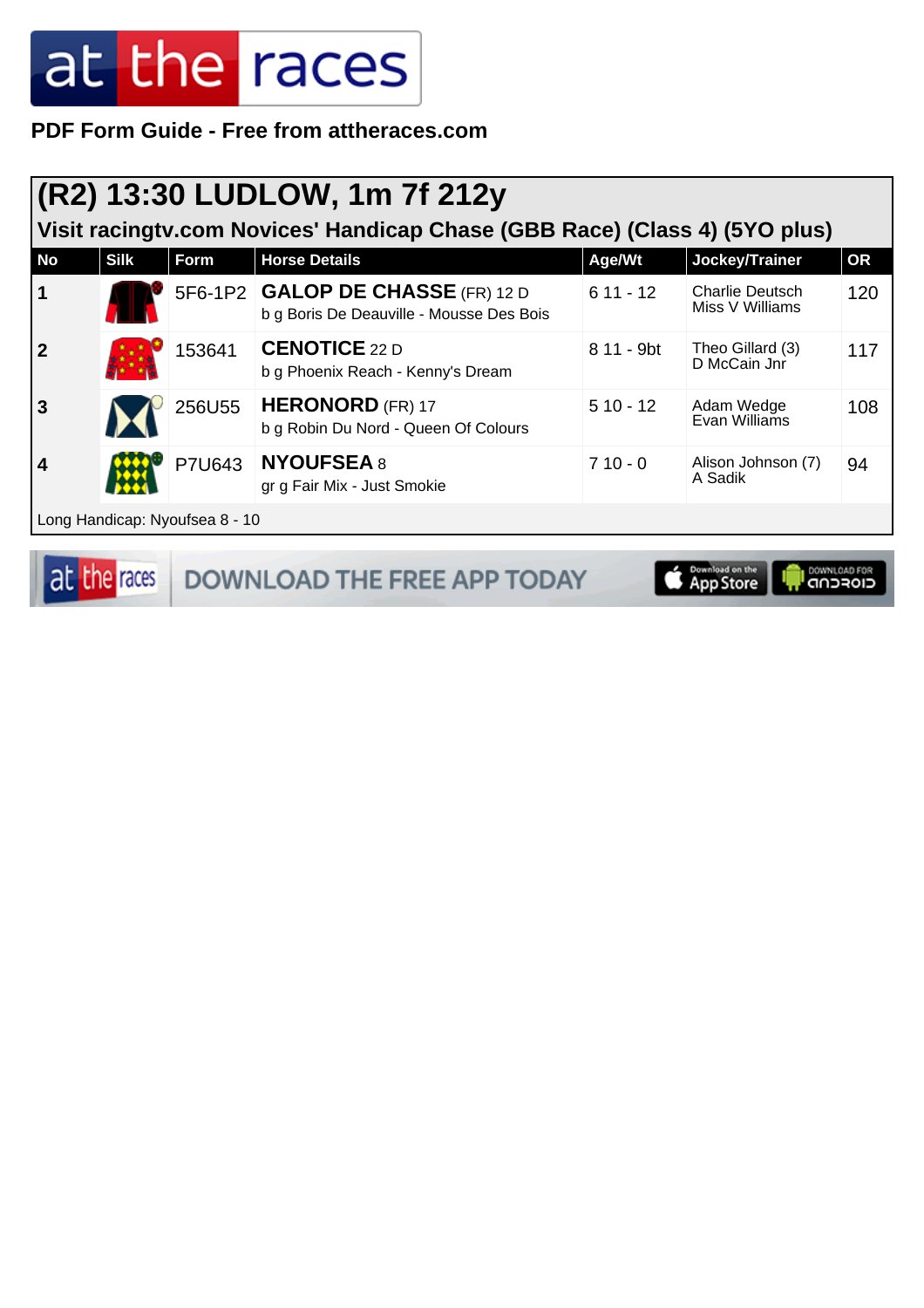#### PDF Form Guide - Free from attheraces.com

|                | (R3) 13:45 FAIRYHOUSE, 2m 7f 165y                                           |             |                                                                    |                  |                                    |           |  |  |
|----------------|-----------------------------------------------------------------------------|-------------|--------------------------------------------------------------------|------------------|------------------------------------|-----------|--|--|
|                | Fairyhouse Easter Festival 16th - 18th April Rated Chase (Class) (5YO plus) |             |                                                                    |                  |                                    |           |  |  |
| <b>No</b>      | <b>Silk</b>                                                                 | Form        | <b>Horse Details</b>                                               | Age/Wt           | Jockey/Trainer                     | <b>OR</b> |  |  |
| 1              |                                                                             | 4F16-06     | OFF YOU GO 40<br>b g Presenting - Ozzy Oscar                       | $911 - 11$       | M P Walsh<br>C Byrnes              | 147       |  |  |
| $\overline{2}$ |                                                                             | 33/257-5    | <b>DISCORAMA (FR) 109 C</b><br>b g Saddler Maker - Quentala        | $911 - 10t$      | <b>B J Cooper</b><br>P Nolan       | 146       |  |  |
| 3              |                                                                             | UF6P-<br>6F | <b>DISCORDANTLY 44 C</b><br>b g Salutino - Collinstown Queen       | $811 - 2t$       | R M Power<br>Mrs J Harrington      | 138       |  |  |
| 4              |                                                                             | 04-6F1P     | <b>SMOKING GUN 13 C</b><br>b g Gold Well - The Wounded Cook        | $911 - 2bt$      | D N Russell<br><b>G</b> Elliott    | 138       |  |  |
| 5              |                                                                             | 726116      | <b>LORD LARIAT 11 C D BF</b><br>b g Golden Lariat - Johnny's Pride | 7 11 - 1tp       | J B Foley (5)<br>Dermot McLoughlin | 137       |  |  |
| 6              |                                                                             | 4712-0P     | <b>DEFI BLEU</b> (FR) 43 BF<br>b g Saddler Maker - Glycine Bleue   | $910 -$<br>13tp1 | Sam Ewing<br><b>G</b> Elliott      | 134       |  |  |
| $\overline{7}$ |                                                                             |             | 23/113-6 FULL TIME SCORE 43 C<br>ch g Flemensfirth - Is It Here    | $810 - 13$       | Rachael Blackmore<br>H de Bromhead | 132       |  |  |
| 8              |                                                                             | 25314/P     | <b>GLAMORGAN DUKE 392</b><br>b g Flemensfirth - Dunahall Queen     | $910 - 13$       | J G Gilligan (7)<br>P J Gilligan   | 130       |  |  |
| 9              |                                                                             | 2420-PP     | <b>OPPOSITES ATTRACT 43</b><br>b g Gold Well - Pescetto Lady       | 8 10 - 13tp      | Mr N McParlan<br>Dermot McLoughlin | 134       |  |  |
| 10             |                                                                             | 241122      | <b>THE DABBLER 73 D</b><br>b g Presenting - Lirfox                 | $910 - 13p$      | $E$ Walsh $(5)$<br>L P Cusack      | 127       |  |  |

at the races DOWNLOAD THE FREE APP TODAY

App Store U

**OOWNLOAD FOR**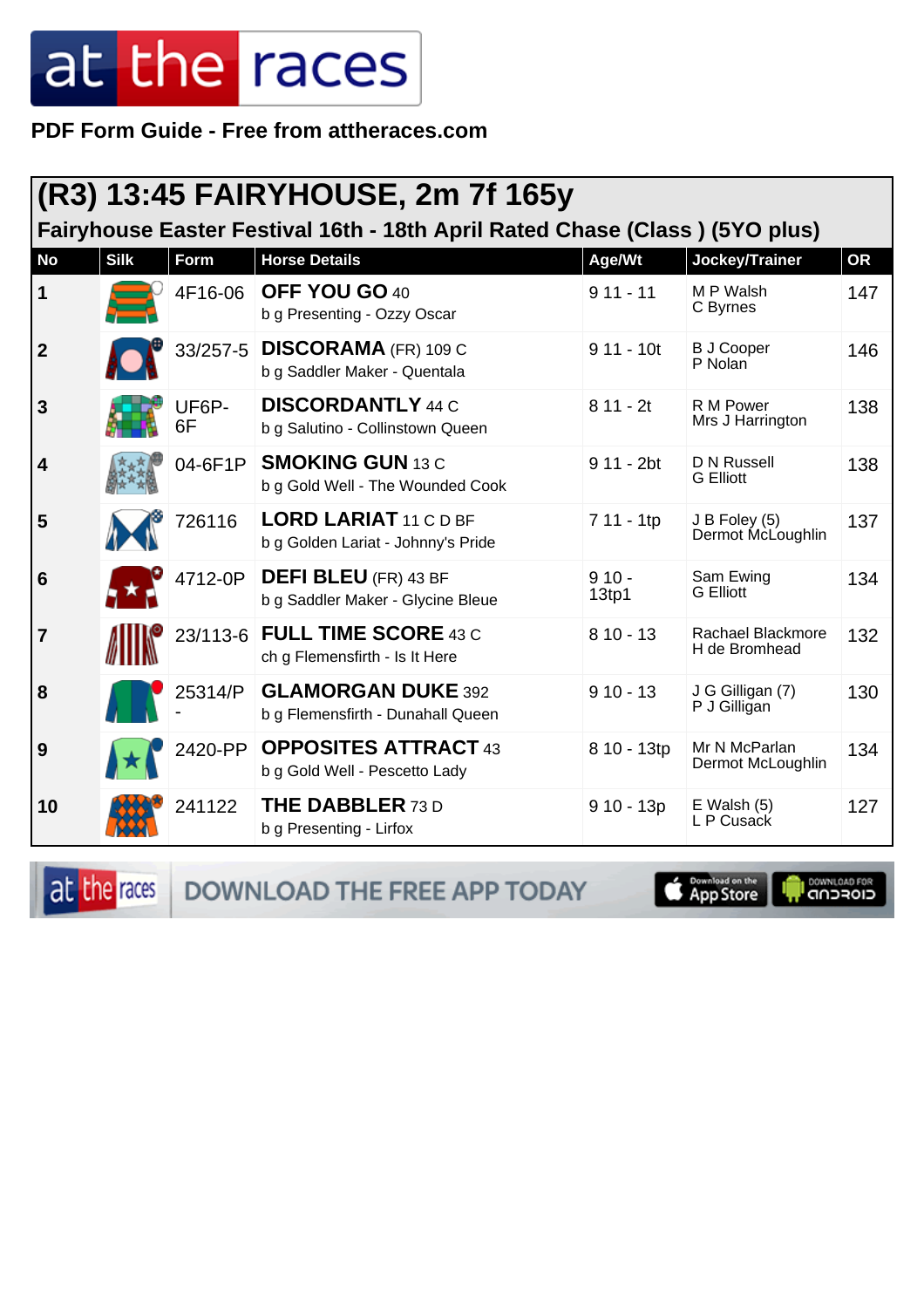**PDF Form Guide - Free from attheraces.com**

|                  | (R3) 14:00 LUDLOW, 1m 7f 169y<br>Acol Bridge Club 'National Hunt' Novices' Hurdle (GBB Race) (Class 4) (4YO plus) |         |                                                                           |            |                                               |           |  |  |
|------------------|-------------------------------------------------------------------------------------------------------------------|---------|---------------------------------------------------------------------------|------------|-----------------------------------------------|-----------|--|--|
| <b>No</b>        | <b>Silk</b>                                                                                                       | Form    | <b>Horse Details</b>                                                      | Age/Wt     | Jockey/Trainer                                | <b>OR</b> |  |  |
| 1                |                                                                                                                   |         | 2/46-813 <b>LAKOTA WARRIOR</b> (IRE) 44 D<br>br g Valirann - Talkin Madam | $611 - 7$  | Harry Skelton<br>D Skelton                    | 117       |  |  |
| $\boldsymbol{2}$ |                                                                                                                   | 88      | <b>BLENKINSOP 59</b><br>b g Westerner - Last Of Her Line                  | $511 - 0$  | Adrian Heskin<br>H D Daly                     |           |  |  |
| $\mathbf{3}$     |                                                                                                                   | 666     | <b>CHARMING GETAWAY (IRE) 12</b><br>b g Getaway - Charming Leader         | $511 - 0$  | <b>Harrison Beswick</b><br>(5)<br>K C Bailey  |           |  |  |
| 4                |                                                                                                                   | 5/8     | <b>CHEEKY RICCO 20</b><br>ch g Shirocco - Good Thinking                   | $811 - 0$  | Lee Edwards<br>Dave Roberts                   |           |  |  |
| 5                |                                                                                                                   | 67      | <b>COME ON GARY (IRE) 32</b><br>b g Milan - Cercle Des Amis               | $611 - 0$  | J J Burke<br><b>Henry Oliver</b>              |           |  |  |
| 6                |                                                                                                                   |         | <b>FORTUNEDEFORTUNATA (IRE)</b><br>b g Soldier of Fortune - Glenda King   | $511 - 0$  | <b>Brendan Powell</b><br>D G Bridgwater       |           |  |  |
| 7                |                                                                                                                   | 00P-50  | <b>JACK THE FARMER 30</b><br>br g Kalanisi - Deploys Dream                | $611 - 0h$ | Ben Godfrey (3)<br>Ben Lund                   |           |  |  |
| 8                |                                                                                                                   | 0       | <b>LAND OF MY DELIGHT (IRE) 13</b><br>b g Shantou - Gurteen Flyer         | $611 - 0$  | Max Kendrick<br>D J Jeffreys                  |           |  |  |
| 9                |                                                                                                                   | 6       | <b>LORD OF CHESHIRE (FR) 100</b><br>b g Diamond Boy - Adelyta             | $511 - 0h$ | Thomas Bellamy<br>N A Twiston-Davies          |           |  |  |
| 10               |                                                                                                                   | 5       | <b>MAC BE LUCKY 50</b><br>b g Yorgunnabelucky - Macnance                  | $511 - 0$  | Adam Wedge<br>Evan Williams                   |           |  |  |
| 11               |                                                                                                                   | 07      | <b>MARTALMIX'JAC</b> (FR) 29<br>gr g Lord Du Sud - Andria                 | $511 - 0$  | Alex Edwards (3)<br><b>Mrs Melanie Rowley</b> |           |  |  |
| 12               |                                                                                                                   | 68      | <b>MR TRISTAR 67</b><br>b g Grand Finale - Can't Remember                 | $511 - 0$  | J Nailor (3)<br>N A Twiston-Davies            |           |  |  |
| 13               |                                                                                                                   | $2-0P3$ | <b>NOT LONG NOW 23</b><br>b g Flemensfirth - Drop Of Spirit               | $611 - 0$  | Alison Johnson (7)<br>A Sadik                 | 91        |  |  |
| 14               |                                                                                                                   | 068     | <b>PERCY VEERING 13</b><br>ch g Sir Percy - Saltpetre                     | $511 - 0$  | David Bass<br>K C Bailey                      |           |  |  |
| 15               |                                                                                                                   | 2226    | <b>ZUCAYAN (FR) 17</b><br>b g Lucayan - John Quatz                        | $511 - 0$  | Nick Slatter (5)<br>F O'Brien                 |           |  |  |

DOWNLOAD THE FREE APP TODAY at the races

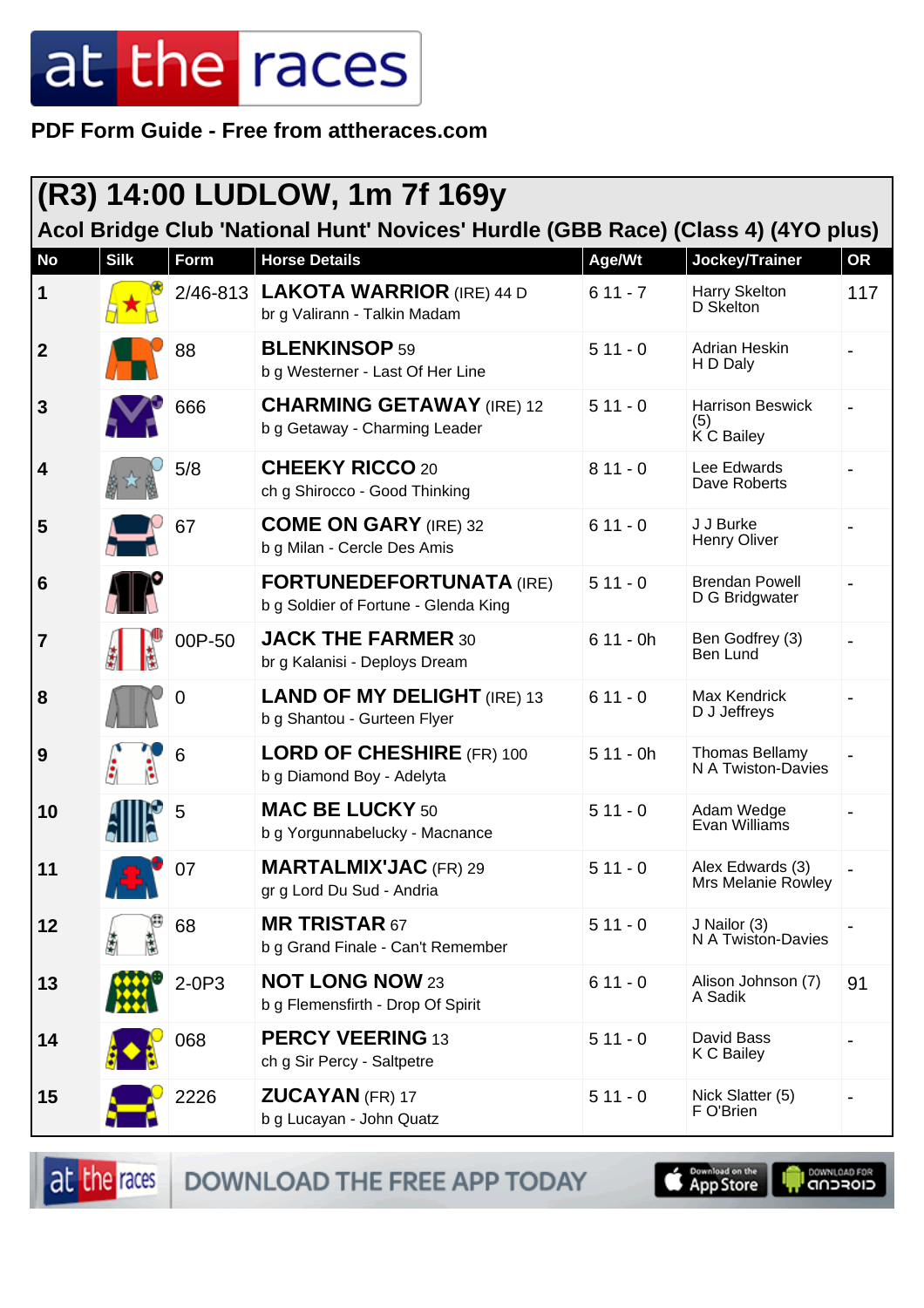PDF Form Guide - Free from attheraces.com

|                | $(R4)$ 14:15 FAIRYHOUSE, 2m<br>fairyhouse.ie Rated Novice Hurdle (Class) (4YO plus) |             |                                                                 |                         |                                    |           |  |  |
|----------------|-------------------------------------------------------------------------------------|-------------|-----------------------------------------------------------------|-------------------------|------------------------------------|-----------|--|--|
| <b>No</b>      | <b>Silk</b>                                                                         | Form        | <b>Horse Details</b>                                            | Age/Wt                  | Jockey/Trainer                     | <b>OR</b> |  |  |
| $\mathbf 1$    |                                                                                     | 713424      | <b>HAMMERSMITH 24</b><br>b g No Nay Never - Dance Company       | $612 - 0$ <sub>bt</sub> | G Brouder (5)<br>J A Nash          | 120       |  |  |
| $\overline{2}$ |                                                                                     |             | 2330/0-4   HOLLOW SOUND 18<br>bay g Beat Hollow - Lady Imola    | $711 - 12$              | R A Doyle<br>L Comer               | 118       |  |  |
| 3              |                                                                                     | $7 - 51$    | <b>INNOVATED 25 CD</b><br>b g Presenting - Lemon Cello          | $711 - 12$              | Rachael Blackmore<br>H de Bromhead |           |  |  |
| 4              |                                                                                     | 72-2142     | <b>TEMPO CHAPTER TWO 39 D</b><br>br g Morpheus - Quecha         | $611 - 12$              | P Townend<br>W P Mullins           |           |  |  |
| 5              |                                                                                     | $1/25 - 74$ | <b>FISTON DES ISSARDS (FR) 11</b><br>bay g Buck's Boum - Saboum | $711 - 10$              | D F O'Regan<br><b>G</b> Elliott    |           |  |  |
| 6              |                                                                                     | 0           | <b>GETAWAY MISSILE 38</b><br>b g Getaway - Chasing The Gold     | $511 - 4$               | <b>B</b> Hayes<br>P Fenton         |           |  |  |
| $\overline{7}$ |                                                                                     | 660452      | <b>THE GRADUAL SLOPE 13 BF</b><br>g g Shantou - Caltras Theatre | $511 - 4$               | M M McDonagh (7)<br>S O O'Brien    | 109       |  |  |
| 8              |                                                                                     | 7715        | <b>BLACK SIRIUS (FR) 31</b><br>b g Vadamos - Sanabyra           | $411 - 2$               | <b>B J Cooper</b><br>P A Fahy      |           |  |  |

at the races

DOWNLOAD THE FREE APP TODAY

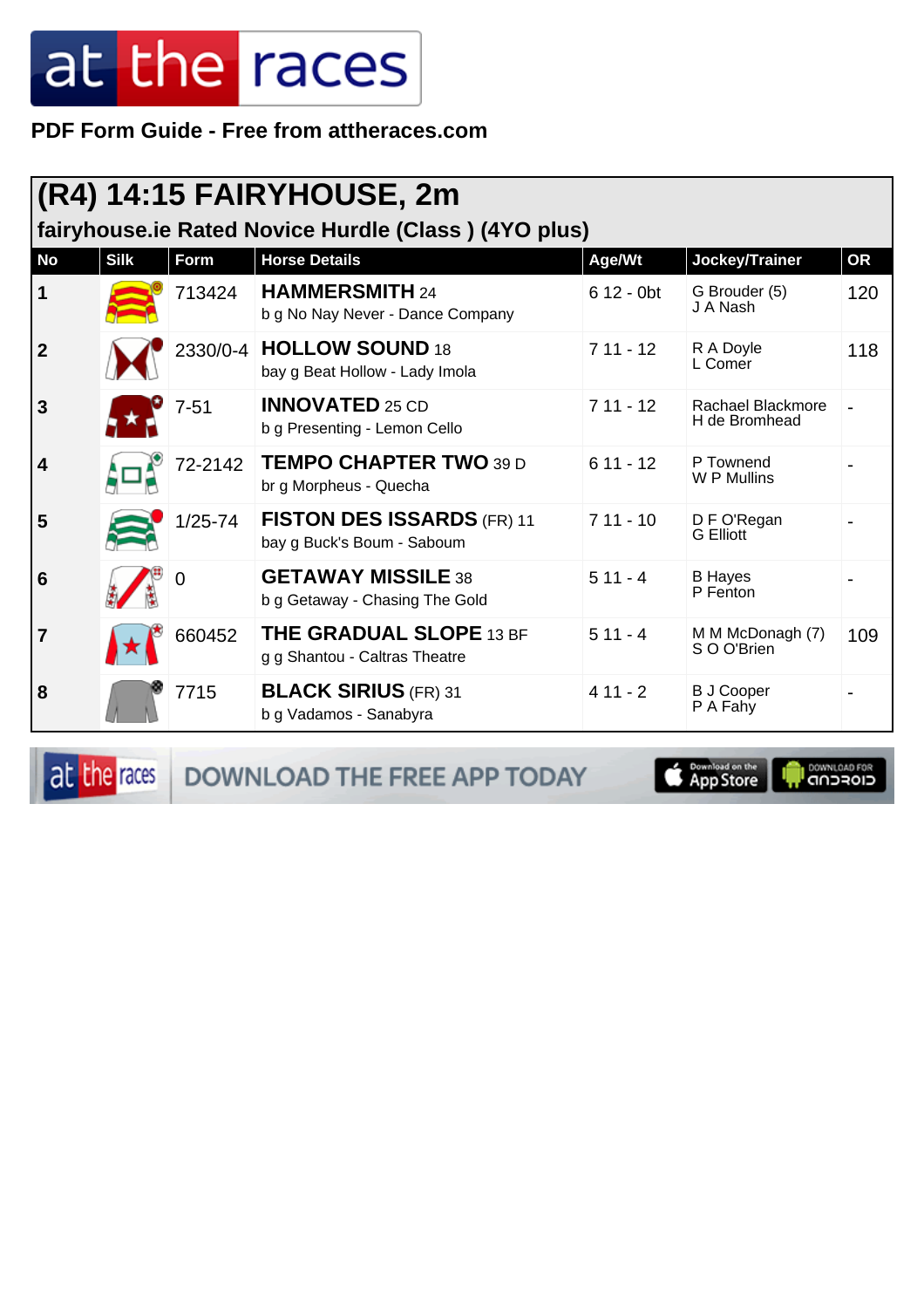PDF Form Guide - Free from attheraces.com

|                  | $ (R4)$ 14:30 LUDLOW, 2m 4f 11y<br>Attwood Memorial Trophy Handicap Chase (Class 3) (5YO plus) |         |                                                                     |             |                                        |           |  |  |  |
|------------------|------------------------------------------------------------------------------------------------|---------|---------------------------------------------------------------------|-------------|----------------------------------------|-----------|--|--|--|
| <b>No</b>        | <b>Silk</b>                                                                                    | Form    | <b>Horse Details</b>                                                | Age/Wt      | Jockey/Trainer                         | <b>OR</b> |  |  |  |
| $\mathbf 1$      |                                                                                                | 32-2241 | <b>GORTROE JOE</b> (IRE) 79 CD<br>b g Beneficial - Rowlands Star    | $1011 - 12$ | Liam Harrison (3)<br>F O'Brien         | 134       |  |  |  |
| $\boldsymbol{2}$ |                                                                                                |         | 26P-413 QUOI DE NEUF (FR) 30 D<br>b g Anzillero - Qualite Controlee | $811 - 9t$  | Adam Wedge<br>Evan Williams            | 131       |  |  |  |
| 3                |                                                                                                | 61024-3 | <b>TIGHT CALL (IRE) 80 C D</b><br>ch g Mahler - Victory Anthem      | $811 - 5$   | Alan Johns<br>Tim Vaughan              | 127       |  |  |  |
| 4                |                                                                                                | 5P59P7  | <b>LOCK'S CORNER (IRE) 25 D</b><br>b g Gold Well - Last Century     | 8 11 - 3tp  | Jonjo O'Neill Jr.<br>Jonjo O'Neill     | 125       |  |  |  |
| 5                |                                                                                                |         | P466-12 CHAMBARD (FR) 19<br>b g Gris De Gris - Regina Park          | $1011 - 0$  | Miss L M Turner (7)<br>Miss V Williams | 122       |  |  |  |
| 6                |                                                                                                | 321642  | <b>ISOLATE</b> (FR) 30<br>b g Maxios - Unaided                      | $610 - 12$  | Tom Cannon<br>A King                   | 120       |  |  |  |
| 7                |                                                                                                |         | 1-P2352 <b>CREALION</b> (FR) 28<br>b g Creachadoir - Lady La Lionne | $610 - 11p$ | J J Burke<br>T R George                | 119       |  |  |  |

at the races DOWNLOAD THE FREE APP TODAY

Download on the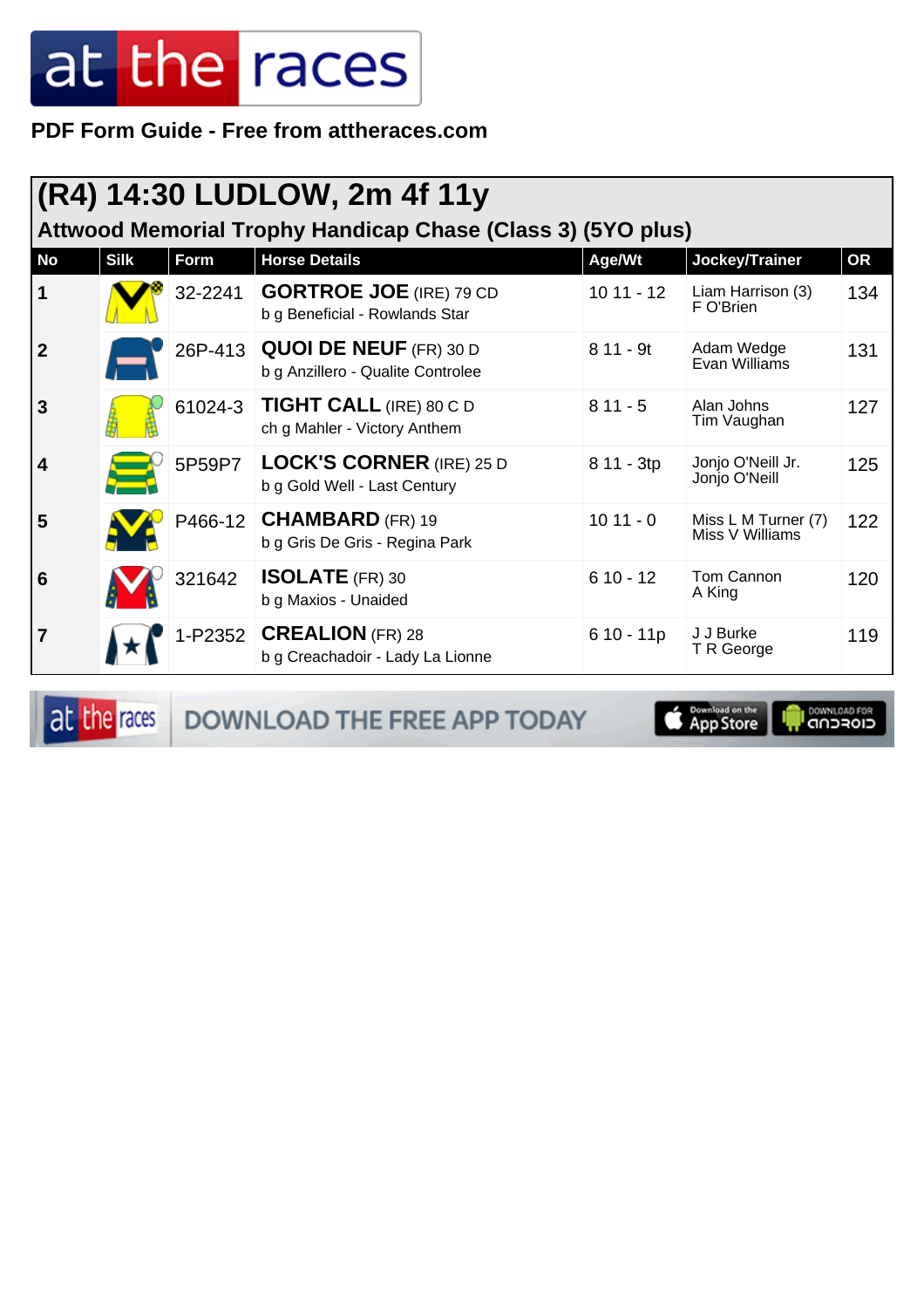**PDF Form Guide - Free from attheraces.com**

| <b>(R5) 14:45 FAIRYHOUSE, 2m</b> |             |            |                                                                                                     |            |                                     |           |  |
|----------------------------------|-------------|------------|-----------------------------------------------------------------------------------------------------|------------|-------------------------------------|-----------|--|
| <b>No</b>                        | <b>Silk</b> | Form       | Sign Up To Our Newsletter At fairyhouse.ie Maiden Hurdle (Class) (4YO only)<br><b>Horse Details</b> | Age/Wt     | Jockey/Trainer                      | <b>OR</b> |  |
| 1                                |             | 7          | AGES OF MAN 10<br>ch g New Approach - Antiquities                                                   | $411 - 7$  | J M Moore<br>Anthony McCann         |           |  |
| $\overline{2}$                   |             |            | <b>BREAGAGH</b><br>b g Slade Power - Coumlara                                                       | $411 - 7$  | J B Kane (5)<br>S Michael Millar    |           |  |
| $\mathbf{3}$                     |             | /4         | <b>COOLCULLEN 10</b><br>b c Camelot - Teolane                                                       | $411 - 7$  | B P Kennedy (7)<br><b>B</b> W Duke  |           |  |
| $\overline{\mathbf{4}}$          |             | 52         | <b>GLOBAL EXPORT 10</b><br>b g Golden Horn - Loveisallyouneed                                       | $411 - 7$  | L P Dempsey<br><b>G P Cromwell</b>  |           |  |
| 5                                |             | /07        | <b>GO LARGE 45</b><br>ch g Dragon Pulse - Runway Giant                                              | 4 11 - 7b  | C J Orr<br>W Durkan                 |           |  |
| $6\phantom{1}6$                  |             | /32        | <b>HMS SEAHORSE 23</b><br>ch c Galileo - After                                                      | $411 - 7$  | <b>B J Cooper</b><br>P Nolan        |           |  |
| $\overline{7}$                   |             | 7          | <b>MINELLA YOUNGY 10</b><br>bay g Beat Hollow - Cheryls Island                                      | $411 - 7$  | K M Donoghue<br>G P Cromwell        |           |  |
| 8                                |             | $\sqrt{-}$ | <b>MYTHICAL TIMES BF</b><br>b g Camelot - Erysimum                                                  | $411 - 7$  | S D Torrens<br>J C McConnell        |           |  |
| 9                                |             | 0          | OLD CHAP 10<br>b g Ascalon - Aces Blue                                                              | $411 - 7$  | J G Gilligan (7)<br>P J Gilligan    |           |  |
| 10                               |             | $/3-$      | <b>RAZDAN</b> 152 (21F) BF<br>b g Zoffany - Rayna                                                   | 4 11 - 7ht | C D Timmons (3)<br>C D Timmons      |           |  |
| 11                               |             | /F         | ROCK YA BOY YA 44<br>b g Red Jazz - Fingal Rock                                                     | $411 - 7$  | C D Maxwell<br><b>Francis Casey</b> |           |  |
| 12                               |             | 90         | <b>SKY DWELLER (GB) 99</b><br>b g Vadamos - Strawberry Martini                                      | $411 - 7$  | J J Slevin<br>Brian M McMahon       |           |  |
| 13                               |             | $\sqrt{-}$ | <b>WEDDELL SEA</b><br>b g Sea The Stars - West Of Venus                                             | $411 - 7$  | S F O'Keeffe<br>Andrew McNamara     |           |  |
| 14                               |             | /39        | <b>CHACHA DANCER 40</b><br>g f Gutaifan - Giant Dancer                                              | $411 - 0$  | D E Mullins<br>D Hassett            |           |  |
| 15                               |             | 0          | <b>LAKOMET OF SAINTS (FR) 23</b><br>b g Helmet - Lakota Treaty                                      | $411 - 7$  | Reserve 1<br>J P Flavin             |           |  |
| 16                               |             | 0          | $LUCAYA$ (FR) 10<br>b f Lucayan - Flame Trees                                                       | $411 - 0$  | Reserve 2<br>A Fleming              |           |  |
| 17                               |             | 9          | <b>NEY 32</b><br>b g Free Eagle - Gallope                                                           | $411 - 7$  | Reserve 3<br>Mrs P Dobbs            |           |  |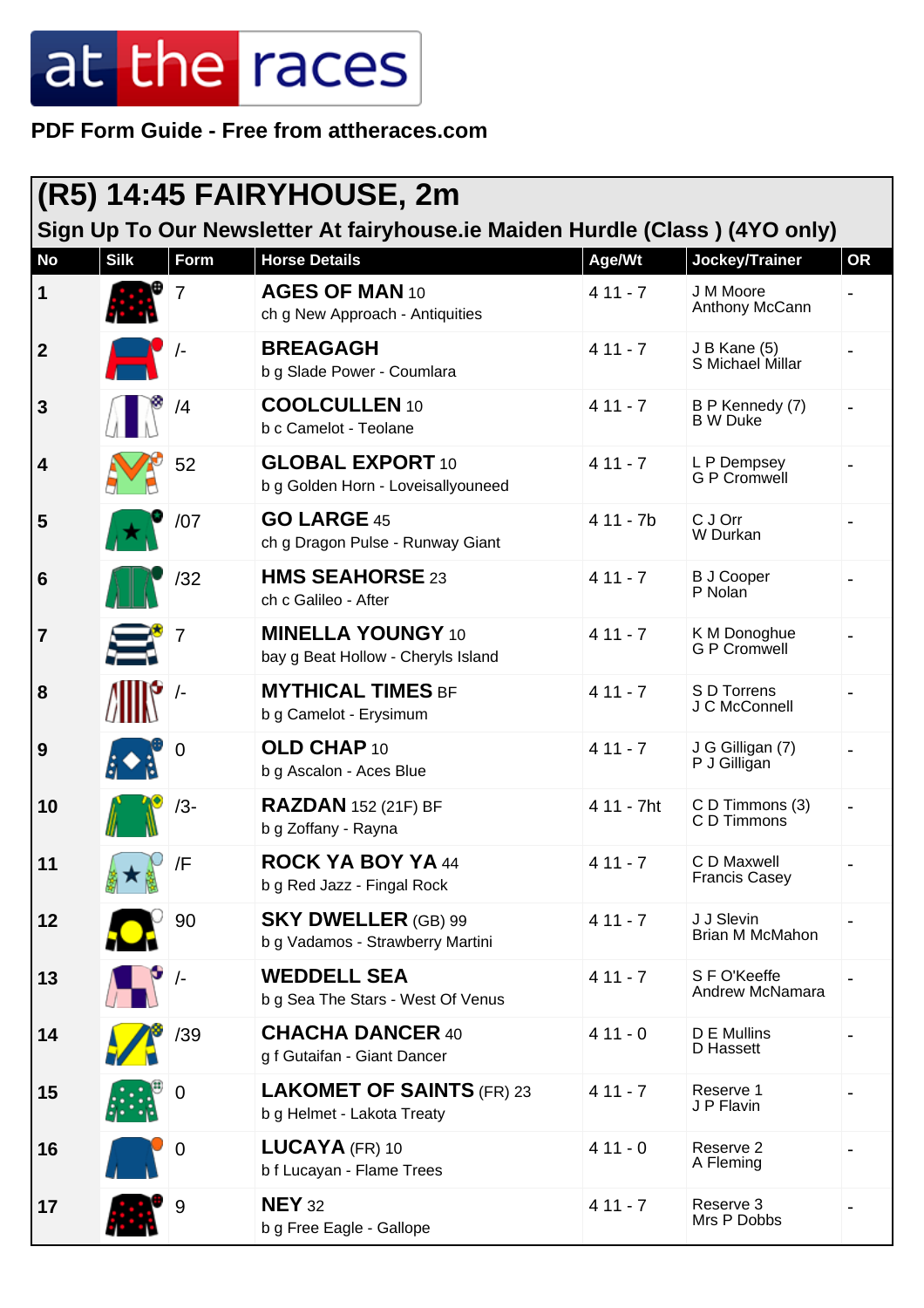**PDF Form Guide - Free from attheraces.com**

| (R5) 15:00 LUDLOW, 2m 5f 55y<br>Suzuki ATV Mares' Handicap Hurdle (Class 3) (4YO plus) |             |            |                                                                         |             |                                    |           |  |  |
|----------------------------------------------------------------------------------------|-------------|------------|-------------------------------------------------------------------------|-------------|------------------------------------|-----------|--|--|
| <b>No</b>                                                                              | <b>Silk</b> | Form       | <b>Horse Details</b>                                                    | Age/Wt      | Jockey/Trainer                     | <b>OR</b> |  |  |
| $\vert$ 1                                                                              |             | 93-6414    | <b>KISSESFORKATIE</b> (IRE) 29 D BF<br>b m Jeremy - Now Were Broke      | $811 - 12$  | Lorcan Williams<br>J Scott         | 131       |  |  |
| $\overline{2}$                                                                         |             | 313-126    | <b>VOLKOVKA</b> (FR) 32<br>b m Camelot - Drole De Dame                  | $511 - 11h$ | Liam Harrison (3)<br>F O'Brien     | 130       |  |  |
| <b>3</b>                                                                               |             | $1 - 16$   | TRAPISTA (FR) 60 BF<br>b m Golden Horn - Quezon Sun                     | $511 - 11$  | Jonjo O'Neill Jr.<br>Jonjo O'Neill | 130       |  |  |
| $\overline{4}$                                                                         |             |            | 1-111P0 COULD BE TROUBLE (IRE) 67<br>b m Yeats - She's No Trouble       | $711 - 4t$  | Theo Gillard (3)<br>D McCain Jnr   | 123       |  |  |
| 5                                                                                      |             |            | 1171F-6   AGGY WITH IT (IRE) 30 D<br>b m Presenting - Agathe Du Berlais | $811 - 3$   | Harry Skelton<br>D Skelton         | 122       |  |  |
| 6                                                                                      |             | $51 - 122$ | <b>BELLATRIXSA</b> (IRE) 23 CD<br>gr m Gregorian - Aloisi               | $510 - 12$  | Harry Bannister<br>Miss V Williams | 117       |  |  |

at the races DOWNLOAD THE FREE APP TODAY

App Store **I** DOWNLOAD FOR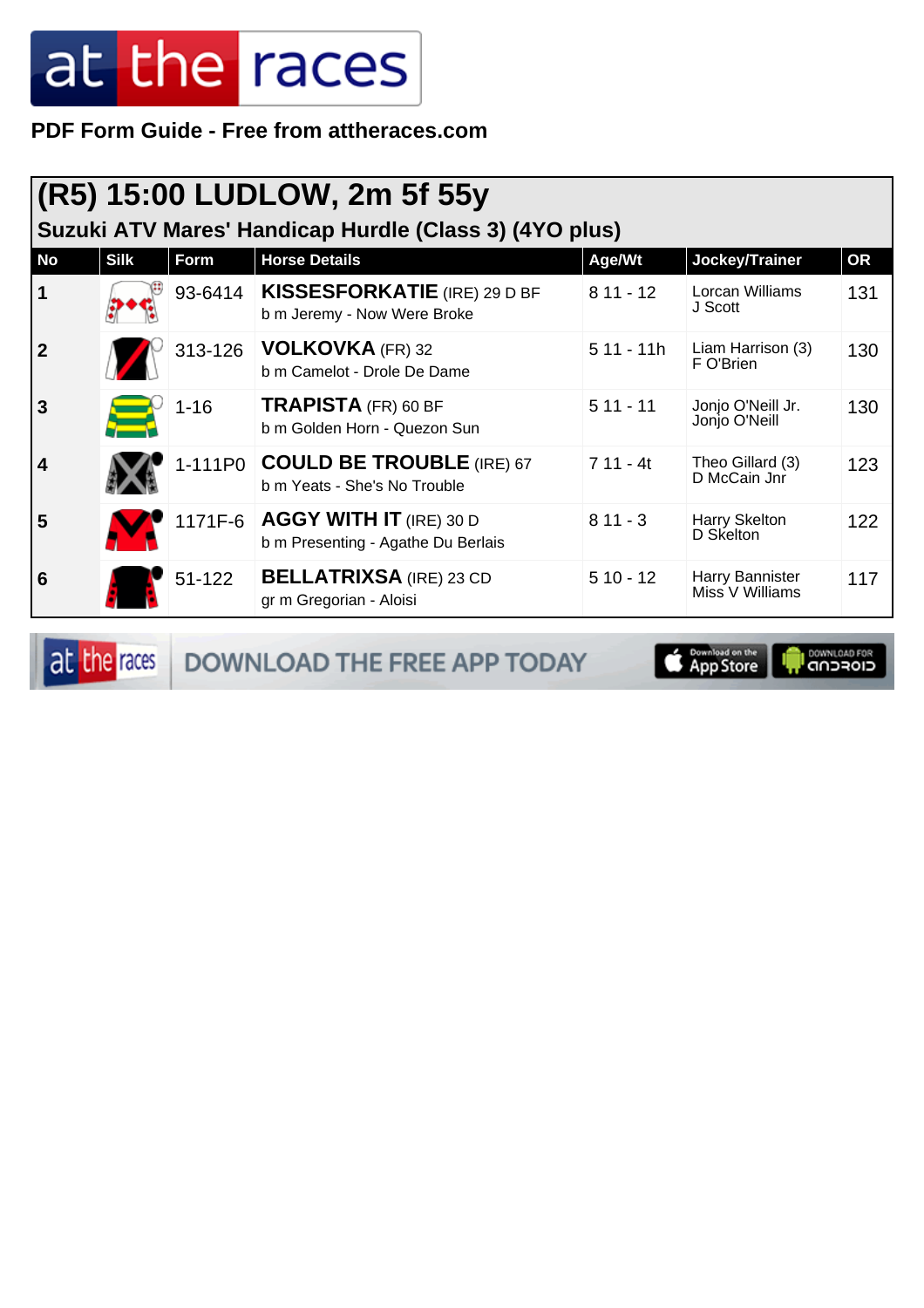**PDF Form Guide - Free from attheraces.com**

#### **(R6) 15:15 FAIRYHOUSE, 2m**

#### **Book For Bobbyjo Chase Day 26th February Mares Maiden Hurdle (Div 1) (Class )**

**(4YO plus)**

| <b>No</b>        | <b>Silk</b>   | Form    | <b>Horse Details</b>                                                | Age/Wt      | Jockey/Trainer                     | OR                           |
|------------------|---------------|---------|---------------------------------------------------------------------|-------------|------------------------------------|------------------------------|
| 1                |               | $1 - 4$ | $HEIA$ (FR) 43<br>bay m No Risk At All - Ulla De Montot             | $511 - 7$   | P Townend<br>W P Mullins           |                              |
| $\boldsymbol{2}$ |               | 53-89   | AGAPE 53<br>b m Epaulette - Kirk Wynd                               | $510 - 13$  | P T Smithers (7)<br>Padraig Roche  |                              |
| 3                |               |         | <b>ASK SARAH</b><br>b m Ask - Definetly Sarah                       | $510 - 13$  | <b>B</b> Browne<br>P W Flynn       |                              |
| 4                |               |         | <b>BIDDYS STAR</b><br>b m Califet - Grangeclare Star                | $510 - 13$  | Mr C J Shine (7)<br>L J Archdeacon | $\qquad \qquad \blacksquare$ |
| 5                |               | 084P62  | <b>COOL RAIN 15</b><br>b m Yeats - Catleen                          | $610 - 13$  | Sam Ewing<br>S R B Crawford        | 98                           |
| 6                |               | 0       | <b>MISS SUNSET 23</b><br>bay m Dylan Thomas - Inch Sunset           | $710 - 13$  | G Brouder (5)<br>Gearoid Brouder   |                              |
| 7                |               | 00      | RIO BIUMOSO 11<br>br m Califet - Royal Stream                       | $610 - 13$  | Thomas Reilly (7)<br>L Lennon      |                              |
| 8                |               | 00      | <b>SEARCH FOR A MYTH 45</b><br>b m Flemensfirth - Whatwillwecallher | $510 - 13$  | M P Walsh<br>R Tyner               |                              |
| 9                |               | 150     | <b>SEE A STRIDE 45</b><br>b m Notnowcato - Steel Glory              | $510 - 13$  | K C Sexton<br><b>G</b> Elliott     |                              |
| 10               |               | 9367-0U | <b>TOOR HAWK 97</b><br>b m Kaieteur - Anseo Agus Ansuid             | $810 - 13$  | I J Power<br>Ms M Flynn            | 92                           |
| 11               |               | F-33190 | <b>TOWNHILL PENNY 9</b><br>b m Kalanisi - Amber Flame               | $610 - 13$  | D F O'Regan<br><b>G</b> Elliott    |                              |
| 12               | $\cup$ $\cup$ | 39-490P | <b>UPPERTOWN MYA 208</b><br>b m Jeremy - Uppertown Misty            | $710 - 13$  | G P Brouder (5)<br>Mary E Doyle    |                              |
| 13               |               | /89     | Y FYN DUW A FYDD (GB) 11<br>b m Nathaniel - Dignify                 | $710 - 13$  | C J Orr<br>Mrs Fowler              |                              |
| 14               |               | $2-P5$  | YENEDON 25<br>b m Doyen - Kayanna's Back                            | 6 10 - 13t1 | Rachael Blackmore<br>H de Bromhead |                              |
| 15               |               | /93     | <b>IGRAINE 23</b><br>b f Camelot - Sea Picture                      | 4 10 - 9p   | J J Slevin<br>Joseph P O'Brien     |                              |
| 16               |               | U       | <b>WHOSE A DIVA 10</b><br>ch f Doyen - Park Athlete                 | $410 - 1$   | C M Quirke (7)<br>Miss O'Shea      |                              |



DOWNLOAD THE FREE APP TODAY

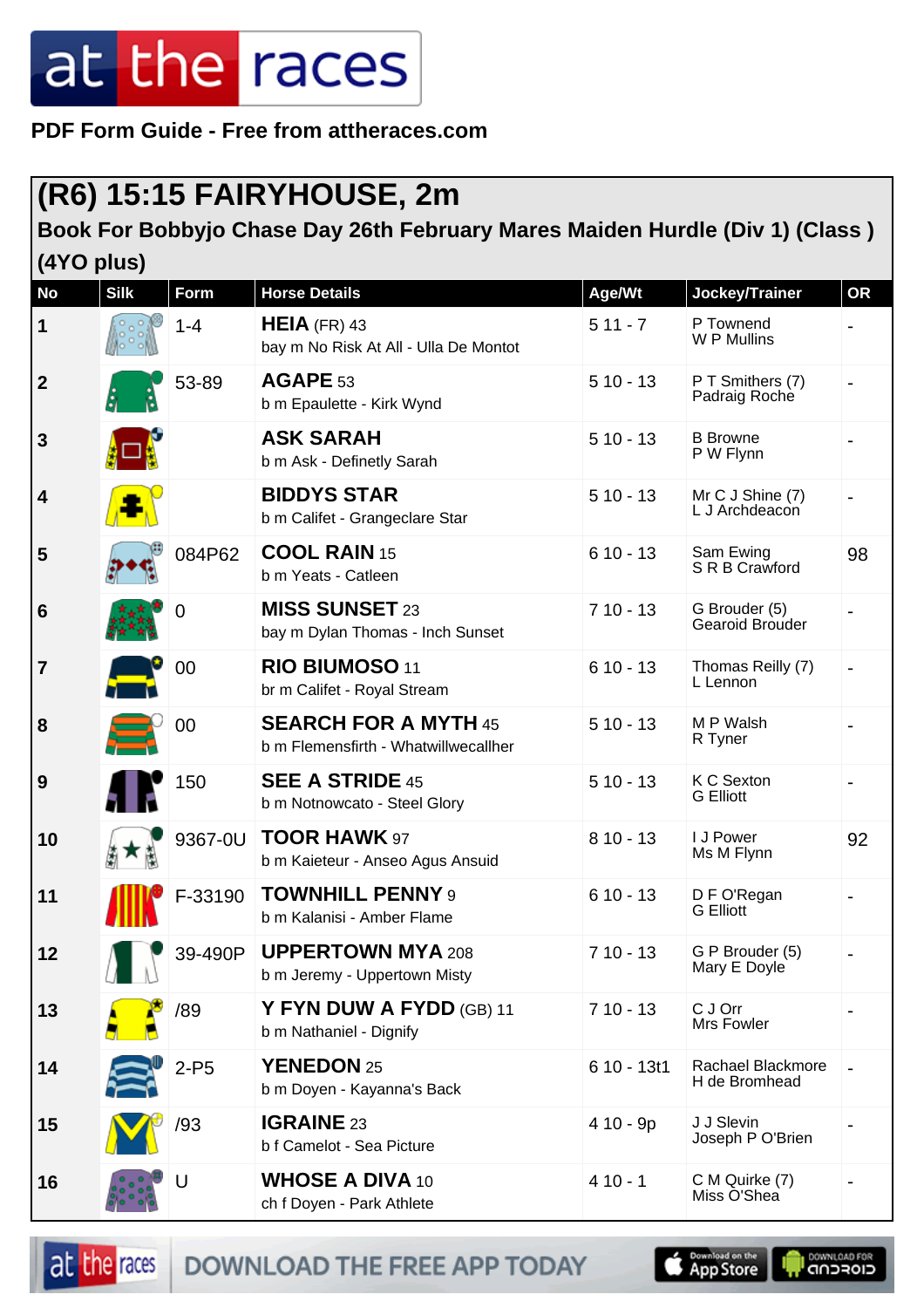PDF Form Guide - Free from attheraces.com

|                         | (R6) 15:30 LUDLOW, 2m 5f 55y<br>Two C's Antiques Maiden Hurdle (GBB Race) (Class 4) (4YO plus) |             |                                                                  |            |                                               |           |  |  |
|-------------------------|------------------------------------------------------------------------------------------------|-------------|------------------------------------------------------------------|------------|-----------------------------------------------|-----------|--|--|
| <b>No</b>               | <b>Silk</b>                                                                                    | <b>Form</b> | <b>Horse Details</b>                                             | Age/Wt     | Jockey/Trainer                                | <b>OR</b> |  |  |
| 1                       |                                                                                                |             | <b>FIRTH OF GOLD (IRE)</b><br>ch g Flemensfirth - Muance         | $511 - 7$  | David Bass<br>K C Bailey                      |           |  |  |
| $\mathbf 2$             |                                                                                                | $2-24P$     | FOXINTHEBOX (IRE) 69<br>b g Presenting - Forces Of Destiny       | $611 - 7$  | Adrian Heskin<br><b>Olly Murphy</b>           |           |  |  |
| 3                       |                                                                                                | 234-24      | <b>HARDE FASHION 86 BF</b><br>b g Schiaparelli - La Harde        | $611 - 7$  | Conor Ring (3)<br>Daniel Bourne               | 119       |  |  |
| $\overline{\mathbf{4}}$ |                                                                                                | 365         | <b>HOWDY PARTNER</b> (IRE) 80<br>b g Califet - Areyououtofurmind | $611 - 7$  | Shane Quinlan (5)<br>Mrs N S Evans            |           |  |  |
| 5                       |                                                                                                | 852         | <b>MISTER SPLASH (IRE) 30</b><br>b g Shantou - Presenting Chaos  | $511 - 7$  | Adam Wedge<br>Evan Williams                   |           |  |  |
| 6                       |                                                                                                | $5/2 - 364$ | <b>MOOT COURT</b> (IRE) 30<br>b g Court Cave - Leney Dancer      | $711 - 7t$ | Liam Harrison (3)<br>F O'Brien                |           |  |  |
| 7                       |                                                                                                | $P/P-33$    | <b>TIKITOV</b> (IRE) 20<br>b g Sholokhov - Goodthyme Ticket      | $611 - 7$  | Alex Edwards (3)<br><b>Mrs Melanie Rowley</b> |           |  |  |
| 8                       |                                                                                                | $2 - 142$   | <b>LASSUE 55</b><br>b m Geordieland - Annie Fleetwood            | $611 - 0$  | P J Brennan<br>F O'Brien                      |           |  |  |

at the races

DOWNLOAD THE FREE APP TODAY

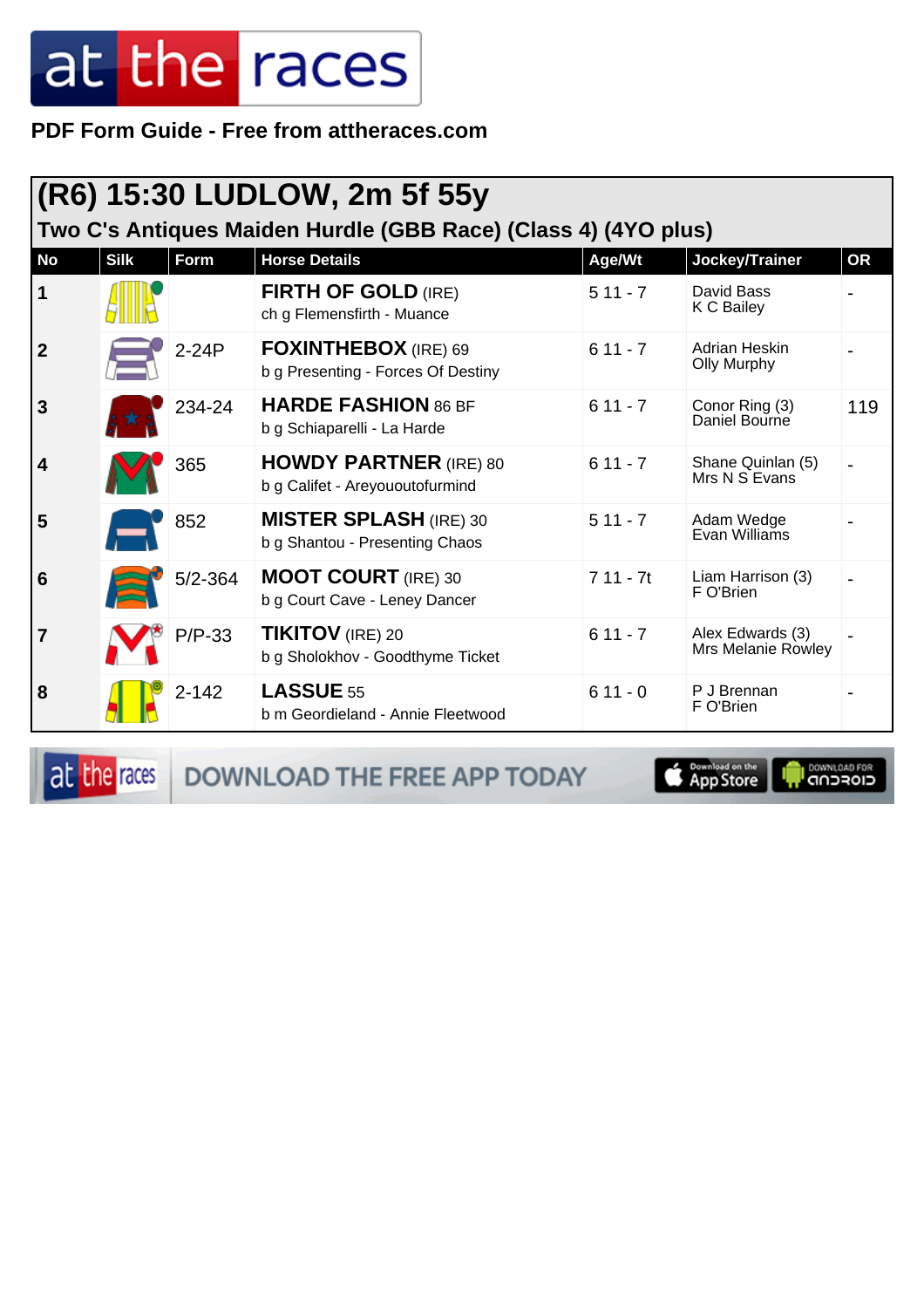**PDF Form Guide - Free from attheraces.com**

#### **(R7) 15:45 FAIRYHOUSE, 2m**

#### **Book For Bobbyjo Chase Day 26th February Mares Maiden Hurdle (Div 2) (Class ) (4YO plus)**

| <b>No</b>        | <b>Silk</b> | <b>Form</b>    | <b>Horse Details</b>                                                 | Age/Wt       | Jockey/Trainer                           | <b>OR</b>                |
|------------------|-------------|----------------|----------------------------------------------------------------------|--------------|------------------------------------------|--------------------------|
| $\mathbf 1$      |             | $7 - 321$      | <b>BURN THE EVIDENCE (GB) 31 D</b><br>g m Geordieland - Dizzy Frizzy | $511 - 7t$   | D N Russell<br><b>G</b> Elliott          |                          |
| $\boldsymbol{2}$ |             | $14/F3-B$      | <b>GJOUMI</b> (FR) 43<br>ch m Maresca Sorrento - Onvavoir            | $611 - 7h$   | P Townend<br>W P Mullins                 | 121                      |
| $\mathbf{3}$     |             | 900            | <b>ARABELLA STAR 25</b><br>b m Califet - Littleton Liberty           | $610 - 13$   | R Deegan (3)<br>N McKnight               |                          |
| 4                |             | $9 - 80$       | <b>CARRIGEEN KONINI 18</b><br>br m Kalanisi - Carrigeen Kalmia       | $610 - 13h$  | Miss E A Lalor (5)<br>R H Lalor          | $\overline{\phantom{0}}$ |
| 5                |             | 650227         | <b>EIGHTYTWO TEAM 45</b><br>b m Mahler - Lady Hillingdon             | $610 - 13b1$ | J G Gilligan (7)<br>P J Gilligan         | 83                       |
| 6                |             |                | <b>HANNAH WELLS</b><br>ch m Malinas - Arcal Supreme                  | $510 - 13$   | <b>B</b> Hayes<br>Daniel G Murphy        |                          |
| $\overline{7}$   |             | 8              | <b>I MUST 18</b><br>b m Mahler - Nakhab                              | $610 - 13$   | $E$ Walsh $(5)$<br>P Cluskey             |                          |
| 8                |             | 504            | <b>MASKA DU MORVAN (FR) 59</b><br>b m Masked Marvel - Karolie        | $510 - 13$   | R J Condon (7)<br>Mary E Doyle           |                          |
| 9                |             | $P/150-$<br>98 | <b>OH DEAR ME 42</b><br>b m Gold Well - Expensive Woman              | $810 - 13$   | B P Kennedy (7)<br><b>Thomas Dowling</b> |                          |
| 10               |             |                | <b>POPPY ROSE</b><br>b m Fame And Glory - Topanberry                 | $510 - 13$   | J J Slevin<br>S R B Crawford             |                          |
| 11               |             |                | <b>REBEL RULER</b><br>b m Ruler Of The World - Sparta Rebel          | $510 - 13t$  | S Fitzgerald (5)<br>D K Budds            |                          |
| 12               | 9 I D       |                | <b>UCANDOIT</b><br>b m Leading Light - Four Wives                    | $510 - 13$   | <b>B</b> Browne<br>Philip M Byrne        |                          |
| 13               | $\sqrt{2}$  |                | <b>DAWN OF TIME</b><br>b f Dylan Thomas - Dawn Princess              | $410 - 1$    | S F O'Keeffe<br>T O'Brien                |                          |
| 14               |             |                | <b>MYSTICAL PATSY</b><br>b f Elusive Pimpernel - Mysticaltou         | $410 - 1$    | D J O'Keeffe<br>S K Ryder                |                          |
| 15               |             |                | <b>SPLASHING OUT</b><br>b f Walk In The Park - Nadiya De La Vega     | $410 - 1$    | S D Torrens<br>E Griffin                 |                          |

at the races

DOWNLOAD THE FREE APP TODAY

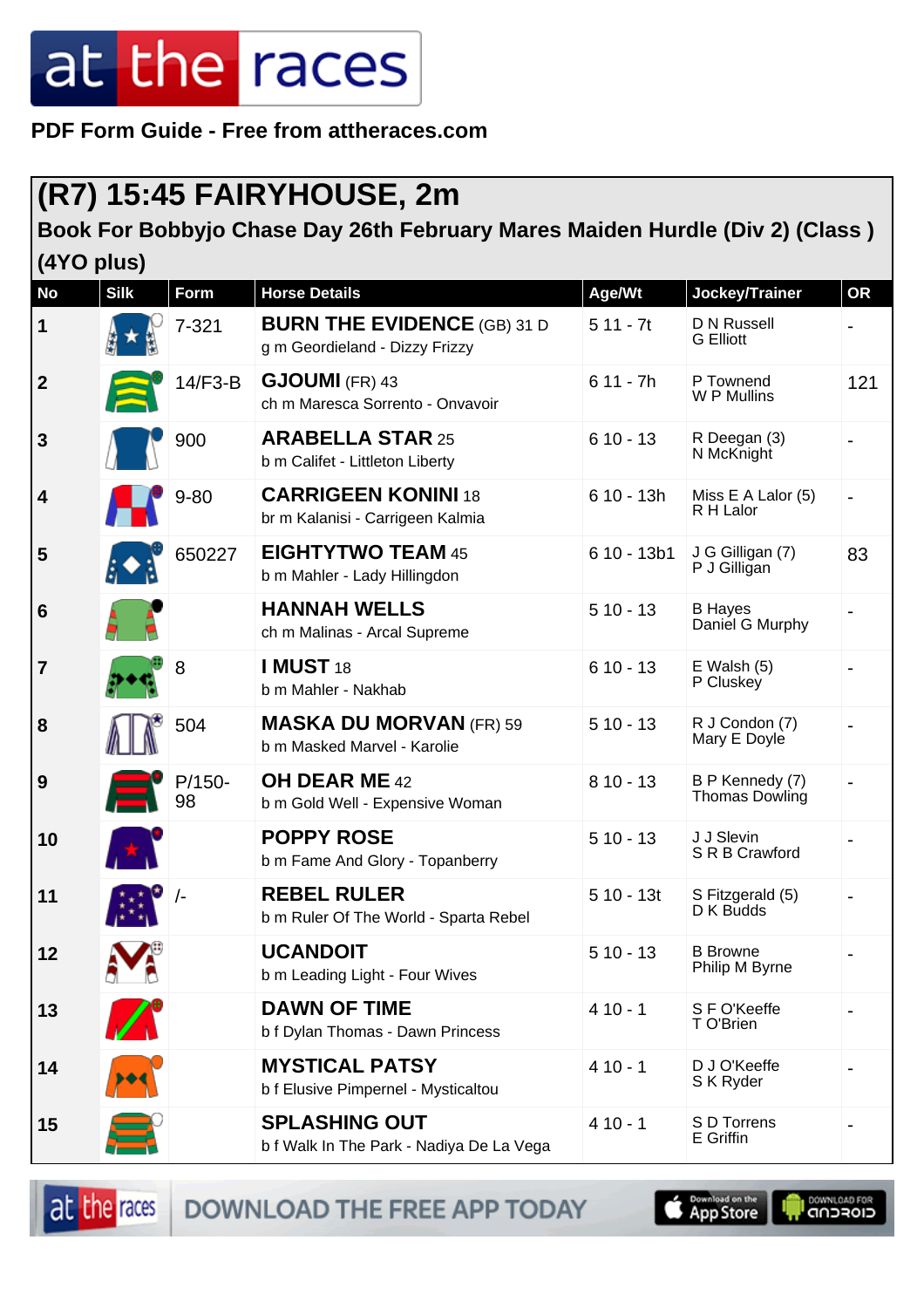PDF Form Guide - Free from attheraces.com

| (R7) 16:00 LUDLOW, 2m 7f 171y                                           |             |              |                                                                      |                  |                                               |           |  |
|-------------------------------------------------------------------------|-------------|--------------|----------------------------------------------------------------------|------------------|-----------------------------------------------|-----------|--|
| Chase Meredith Memorial Trophy Open Hunters' Chase (Class 4) (6YO plus) |             |              |                                                                      |                  |                                               |           |  |
| <b>No</b>                                                               | <b>Silk</b> | Form         | <b>Horse Details</b>                                                 | Age/Wt           | Jockey/Trainer                                | <b>OR</b> |  |
| 1                                                                       |             | 1524-P3      | <b>NOT THAT FUISSE (FR) 20</b><br>b g Fuisse - Edelmira              | $912 - 6$        | Mr T Durrell (5)<br>D Skelton                 | 132       |  |
| $\mathbf{2}$                                                            |             | 153-2U8      | <b>SOLOMON GREY (FR) 207</b><br>gr g Sulamani - Sardagna             | $1012 - 6t$      | Miss L M Turner (3)<br>Miss V Collins         | 137       |  |
| 3                                                                       |             | 13/3P-       | <b>THE DELLERCHECKOUT (IRE) 24</b><br>CD<br>b g Getaway - Loreley    | 9 12 - 2tp1      | Miss Immy<br>Robinson (5)<br>Mrs C J Robinson | 130       |  |
| 4                                                                       |             | 2122/21      | <b>GREEN WINTER (IRE) 267 D</b><br>ch g Well Made - Assistine        | $1412 - 0$       | Mr D I J Andrews (7)<br>J M Ridley            | 120       |  |
| 5                                                                       |             | 2F4/8P-      | <b>ASANGY</b> (ITY) 9 D<br>b g Gentlewave - Art Naif                 | $1011 - 12$      | Mr W Thirlby (7)<br>Derek Smith               | 89        |  |
| 6                                                                       |             | 4-43354      | <b>BANDSMAN 38</b><br>b g Bandmaster - Soleil Sauvage                | $1111 -$<br>12tp | Miss Kate Gowing<br>(7)<br>Miss V Collins     | 115       |  |
| 7                                                                       |             | 222-3P4      | <b>BLETCHLEY CASTLE (IRE) 20 D</b><br>b g Dylan Thomas - Zaafran     | 13 11 - 12t      | Mr Thomas M<br>O'Brien<br>Miss H Brookshaw    | 110       |  |
| 8                                                                       |             | 41/3P-<br>65 | <b>HIDDEN CHARMER (IRE) 258 C D</b><br>b g Stowaway - Manhattan Babe | $1011 - 12t$     | Mr James King<br>Callum Griffiths             | 106       |  |
| 9                                                                       |             | 2-4P3F1      | <b>PONT AVEN (IRE) 24 D</b><br>b g Doyen - Behlaya                   | $911 - 12p1$     | Mr Alex Chadwick<br>(7)<br>J P Owen           | 139       |  |
| 10                                                                      |             | 52-6805      | <b>VANGO DE VAIGE (FR) 10</b><br>b g Great Pretender - Yellow Park   | $911 -$<br>12bt1 | <b>DOUBTFUL</b><br>Joanne Mccain              | 90        |  |

at the races

DOWNLOAD THE FREE APP TODAY

App Store Г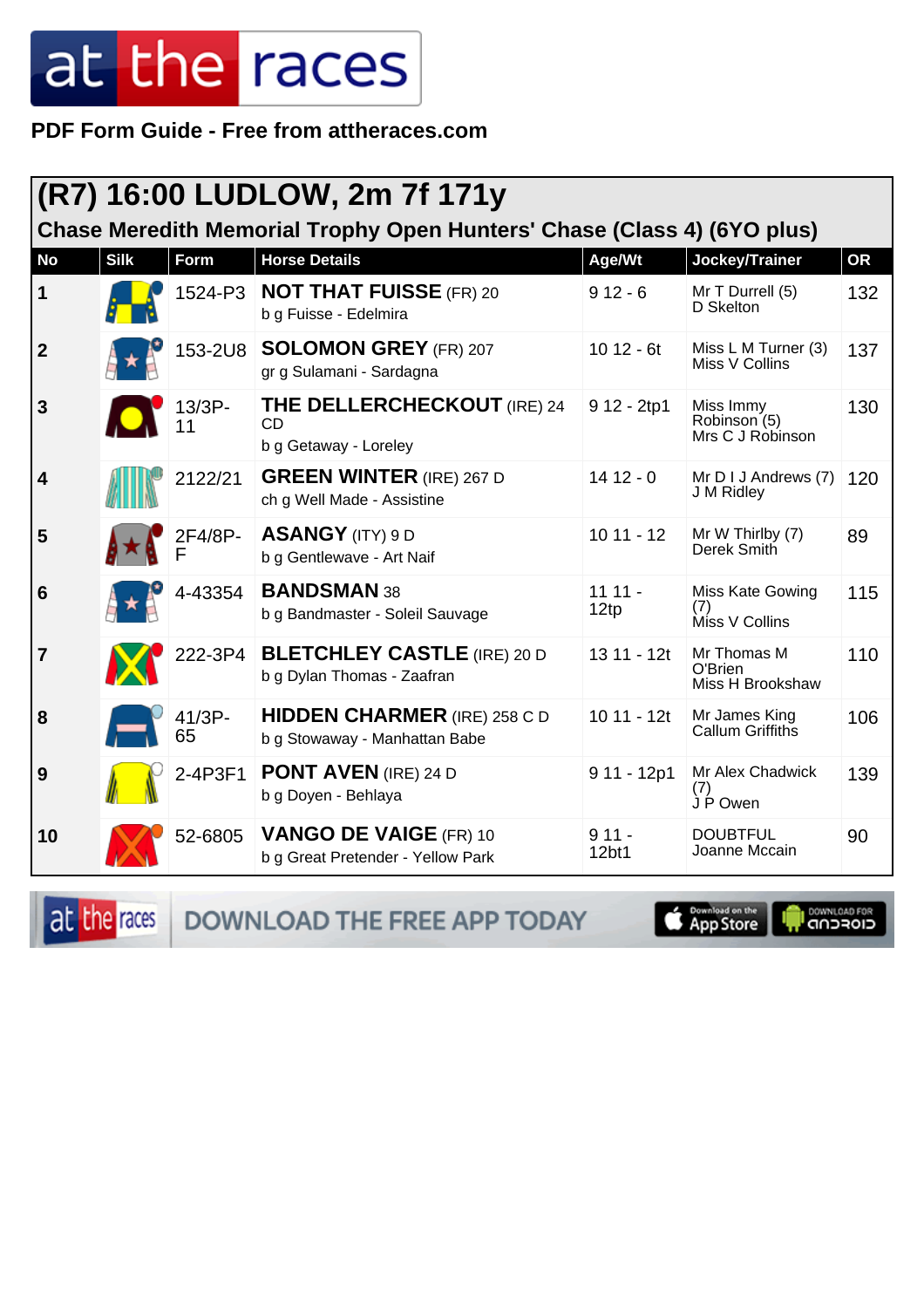**PDF Form Guide - Free from attheraces.com**

| <b>(R8) 16:15 FAIRYHOUSE, 2m 3f 165y</b>                                  |             |                                                                                     |                                                                            |              |                                    |           |  |  |
|---------------------------------------------------------------------------|-------------|-------------------------------------------------------------------------------------|----------------------------------------------------------------------------|--------------|------------------------------------|-----------|--|--|
| Support Irish Injured Jockeys Handicap Hurdle (80-109) (Class) (4YO plus) |             |                                                                                     |                                                                            |              |                                    |           |  |  |
| <b>No</b>                                                                 | <b>Silk</b> | <b>Form</b>                                                                         | <b>Horse Details</b>                                                       | Age/Wt       | Jockey/Trainer                     | <b>OR</b> |  |  |
| 1                                                                         |             | F6/6003                                                                             | <b>ENDLESSLY 18</b><br>b g Nathaniel - What's Up Pussycat                  | $711 - 12t$  | K M Donoghue<br>Matthew J Smith    | 107       |  |  |
| $\overline{\mathbf{2}}$                                                   |             | 0-90555                                                                             | <b>GETAWAY KATIE 15</b><br>b m Getaway - Be My Katie                       | $911 - 11b1$ | J B Foley (5)<br>S K Ryder         | 106       |  |  |
| $\mathbf{3}$                                                              |             | 556196                                                                              | <b>SEAN SAYS 17 D</b><br>b m Battle Of Marengo - Menesteem                 | $611 - 11b$  | I J Power<br>R Sweeney             | 106       |  |  |
| $\vert$ 4                                                                 |             | $\frac{1}{\sqrt{2}}$ $\frac{2}{\sqrt{2}}$ $\frac{2}{\sqrt{2}}$ $\frac{2}{\sqrt{2}}$ | <b>DIFFICULT DECISION 24 D</b><br>ch g Pointilliste - Good Thyne Lisa      | 9 11 - 10tp  | S Fitzgerald (5)<br>O McKiernan    | 105       |  |  |
| 5                                                                         |             | 5988-76                                                                             | FIT TO BE TIED 107 D<br>b g Oscar - Baywatch Star                          | $1011 - 10$  | M M McDonagh (7)<br>N Madden       | 105       |  |  |
| $6\phantom{1}6$                                                           |             | 670256                                                                              | <b>MAGIC SEA 15 D</b><br>b g Born To Sea - Annmarie's Magic                | $711 - 10$   | $E$ Walsh $(5)$<br>Mrs S Dawson    | 105       |  |  |
| $\overline{7}$                                                            |             | 06-1553                                                                             | <b>MAGNOR GLORY 23 BF</b><br>b g Fame And Glory - Andreas Pride            | $611 - 9h$   | C D Maxwell<br>T O'Brien           | 104       |  |  |
| 8                                                                         |             | 512390                                                                              | YOUNGNEDOFTHEHILL 43<br>bay g King's Theatre - Wavy Kris                   | 14 11 - 7ht  | Rachael Blackmore<br>Shane Nolan   | 102       |  |  |
| 9                                                                         |             | 00-8B53                                                                             | <b>BARNCROFT 55</b><br>b g Getaway - Roque De Cyborg                       | $511 - 3p1$  | R J Condon (7)<br><b>G</b> Elliott | 98        |  |  |
| 10                                                                        |             | 556                                                                                 | <b>BETTER TIMES AHEAD 24</b><br>b g Walk In The Park - Byerley Babe        | $511 - 3$    | M P Walsh<br>R Tyner               | 98        |  |  |
| 11                                                                        | $+10$       | 03-00                                                                               | <b>CHOSEN DIAMOND 44</b><br>b g Well Chosen - Clooney Eile                 | $611 - 3$    | C D Timmons (3)<br>E Cawley        | 98        |  |  |
| 12                                                                        |             | 86276-1                                                                             | <b>DANCING JEREMY 32 D</b><br>g g Jeremy - Cosetta                         | $711 - 3$    | <b>B J Cooper</b><br>T Cooper      | 98        |  |  |
| 13                                                                        |             | 9-F532F                                                                             | $KASHI$ (FR) 13<br>b g Manduro - La Ville Lumiere                          | $511 - 2$    | D Meyler<br>Karl Thornton          | 97        |  |  |
| 14                                                                        |             | 070                                                                                 | <b>REBELLIOUS GALE 24</b><br>b g Califet - Victrix Gale                    | $611 - 2t$   | P J Carberry<br>A J Martin         | 97        |  |  |
| 15                                                                        |             | 0-1033P                                                                             | <b>CALL ME FREDDIE</b> (GB) 23<br>ch g Black Sam Bellamy - Still Runs Deep | $711 - 1b$   | Adam Williams (7)<br>P Nolan       | 96        |  |  |
| 16                                                                        |             | 785-60                                                                              | <b>FINNIANS ROW 23</b><br>b g Famous Name - High Kicker                    | $611 - 11$   | J B Kane (5)<br>Dermot McLoughlin  | 96        |  |  |
| 17                                                                        |             | /09U6                                                                               | <b>CONTRAPPOSTO 9</b><br>b g Cacique - Interim Payment                     | $811 - 0$    | Reserve 1<br>R Donohoe             | 95        |  |  |